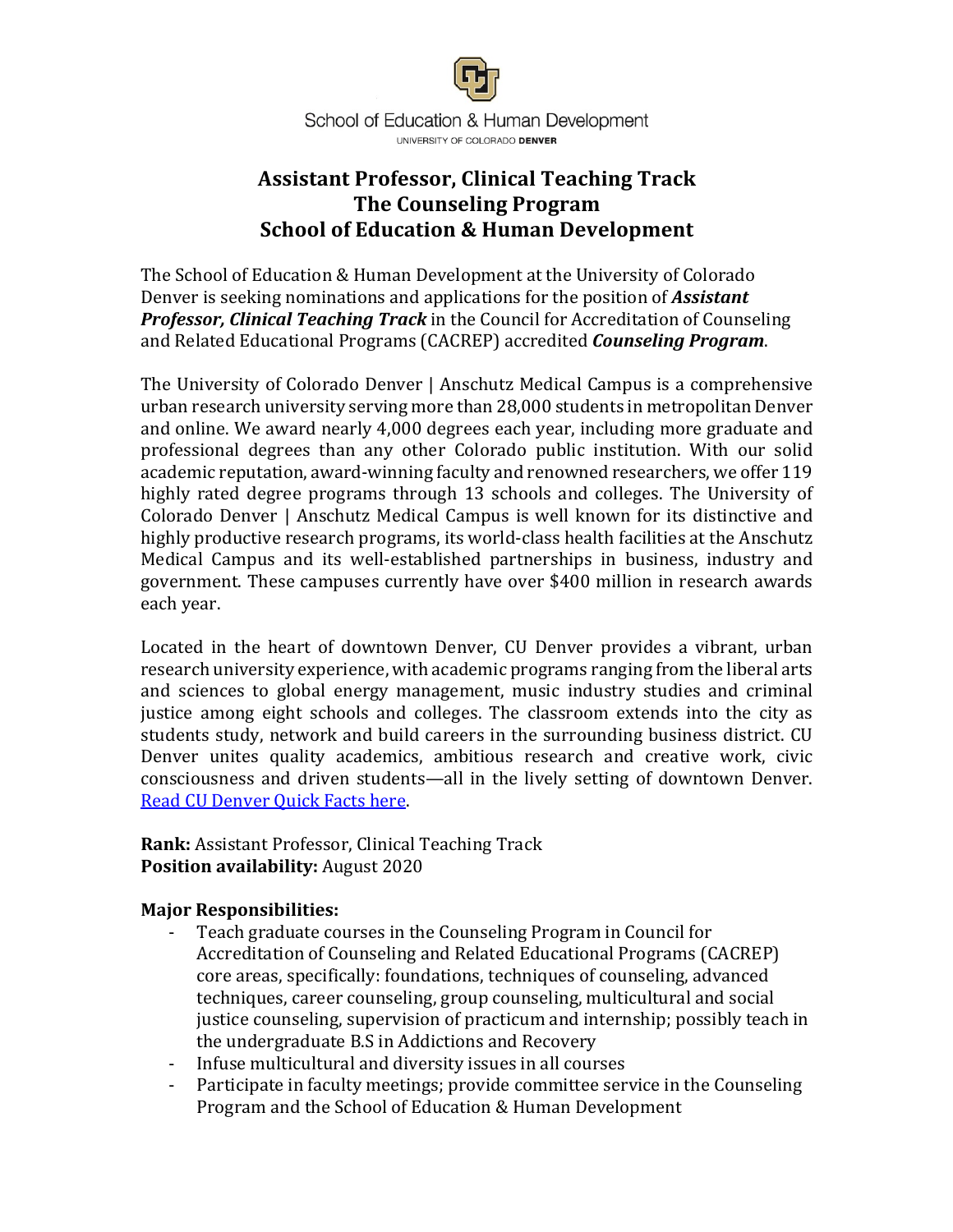- Must be open to using electronic media for instruction, such as Canvas, as courses at CU Denver can be offered as face-to-face or hybrid formats.

## **Employment Conditions:**

This is a full-time academic year, non-tenure-track position. Opportunity for summer teaching is available.

## **Required Qualifications:**

-A doctorate in Counselor Education and Supervision from a CACREP accredited program.

-Commitment to the professional fields of Counseling and Counselor Education as evidenced by education, teaching, clinical experience, and professional affiliations (such as Association for Counselor Education and Supervision and the American Counseling Association).

-Demonstrated success or potential success for graduate-level teaching and advising and undergraduate teaching

-Licensed or license eligible as a Licensed Professional Counselor, or School Counselor in the state of Colorado. If hired, must be able to obtain License in Colorado within 6 months.

## **Preferred Qualifications:**

-Evidence of cultural competency and inclusion in clinical work.

-Demonstrate bilingual (Spanish and English) competencies in working with culturally and linguistically diverse individuals and families.

-Clear evidence that race, ethnicity, class, gender, sexual orientation, religion, and veteran status and/or other social justice issues are addressed in syllabi, teaching, and supervision.

-Experience working with graduate students in instruction, supervision, and mentoring activities.

- Experience with addictions and recovery and the CAC certifications

#### **Salary and Benefits**

Salary is commensurate with qualifications. The University of Colorado offers a full benefits package. Information on University benefits programs, including eligibility, is located at http://www.cu.edu/employee-services/benefits-university-colorado.

## **Application Procedures**

Please prepare the following materials for submission. All applications must be submitted through the University's online job application site: https://www.cu.edu/cu-careers

- 1. A letter of application including the candidate's qualifications, experience, and interests related to the responsibilities of the position.
- 2. A current curriculum vitae.
- 3. This position requires 3 confidential letters of recommendation. Please submit names, daytime telephone numbers and e-mail addresses for three